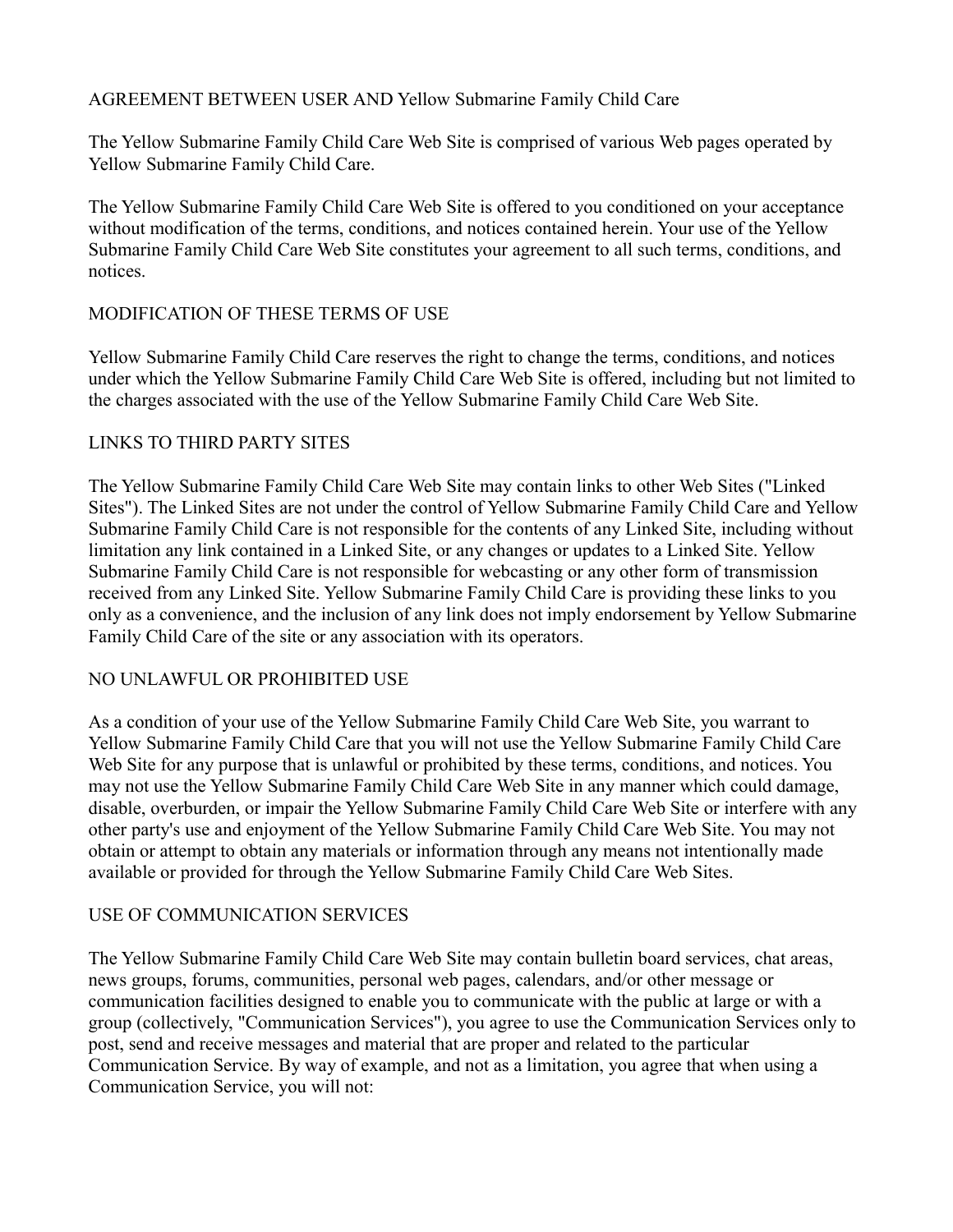- Defame, abuse, harass, stalk, threaten or otherwise violate the legal rights (such as rights of privacy and publicity) of others.
- Publish, post, upload, distribute or disseminate any inappropriate, profane, defamatory, infringing, obscene, indecent or unlawful topic, name, material or information.
- Upload files that contain software or other material protected by intellectual property laws (or by rights of privacy of publicity) unless you own or control the rights thereto or have received all necessary consents.
- Upload files that contain viruses, corrupted files, or any other similar software or programs that may damage the operation of another's computer.
- Advertise or offer to sell or buy any goods or services for any business purpose, unless such Communication Service specifically allows such messages.
- Conduct or forward surveys, contests, pyramid schemes or chain letters.
- Download any file posted by another user of a Communication Service that you know, or reasonably should know, cannot be legally distributed in such manner.
- Falsify or delete any author attributions, legal or other proper notices or proprietary designations or labels of the origin or source of software or other material contained in a file that is uploaded.
- Restrict or inhibit any other user from using and enjoying the Communication Services.
- Violate any code of conduct or other guidelines which may be applicable for any particular Communication Service.
- Harvest or otherwise collect information about others, including e-mail addresses, without their consent.
- Violate any applicable laws or regulations.

Yellow Submarine Family Child Care has no obligation to monitor the Communication Services. However, Yellow Submarine Family Child Care reserves the right to review materials posted to a Communication Service and to remove any materials in its sole discretion. Yellow Submarine Family Child Care reserves the right to terminate your access to any or all of the Communication Services at any time without notice for any reason whatsoever.

Yellow Submarine Family Child Care reserves the right at all times to disclose any information as necessary to satisfy any applicable law, regulation, legal process or governmental request, or to edit, refuse to post or to remove any information or materials, in whole or in part, in Yellow Submarine Family Child Care's sole discretion.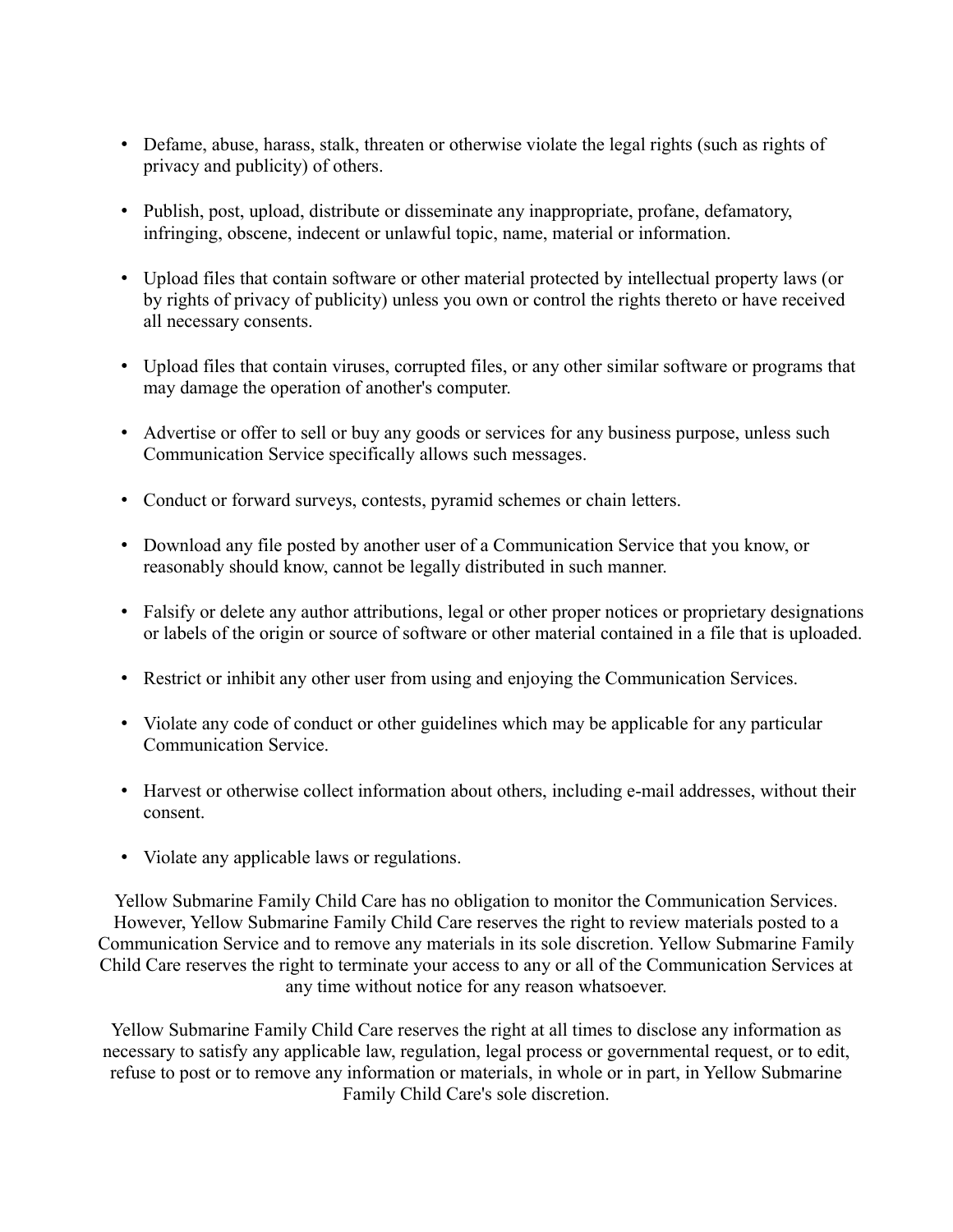Always use caution when giving out any personally identifying information about yourself or your children in any Communication Service. Yellow Submarine Family Child Care does not control or endorse the content, messages or information found in any Communication Service and, therefore, Yellow Submarine Family Child Care specifically disclaims any liability with regard to the Communication Services and any actions resulting from your participation in any Communication Service. Managers and hosts are not authorized Yellow Submarine Family Child Care spokespersons, and their views do not necessarily reflect those of Yellow Submarine Family Child Care.

Materials uploaded to a Communication Service may be subject to posted limitations on usage, reproduction and/or dissemination. You are responsible for adhering to such limitations if you download the materials.

### MATERIALS PROVIDED TO Yellow Submarine Family Child Care OR POSTED AT ANY Yellow Submarine Family Child Care WEB SITE

Yellow Submarine Family Child Care does not claim ownership of the materials you provide to Yellow Submarine Family Child Care (including feedback and suggestions) or post, upload, input or submit to any Yellow Submarine Family Child Care Web Site or its associated services (collectively "Submissions"). However, by posting, uploading, inputting, providing or submitting your Submission you are granting Yellow Submarine Family Child Care, its affiliated companies and necessary sublicensees permission to use your Submission in connection with the operation of their Internet businesses including, without limitation, the rights to: copy, distribute, transmit, publicly display, publicly perform, reproduce, edit, translate and reformat your Submission; and to publish your name in connection with your Submission.

No compensation will be paid with respect to the use of your Submission, as provided herein. Yellow Submarine Family Child Care is under no obligation to post or use any Submission you may provide and may remove any Submission at any time in Yellow Submarine Family Child Care's sole discretion.

By posting, uploading, inputting, providing or submitting your Submission you warrant and represent that you own or otherwise control all of the rights to your Submission as described in this section including, without limitation, all the rights necessary for you to provide, post, upload, input or submit the Submissions.

# LIABILITY DISCLAIMER

THE INFORMATION, SOFTWARE, PRODUCTS, AND SERVICES INCLUDED IN OR AVAILABLE THROUGH THE Yellow Submarine Family Child Care WEB SITE MAY INCLUDE INACCURACIES OR TYPOGRAPHICAL ERRORS. CHANGES ARE PERIODICALLY ADDED TO THE INFORMATION HEREIN. Yellow Submarine Family Child Care AND/OR ITS SUPPLIERS MAY MAKE IMPROVEMENTS AND/OR CHANGES IN THE Yellow Submarine Family Child Care WEB SITE AT ANY TIME. ADVICE RECEIVED VIA THE Yellow Submarine Family Child Care WEB SITE SHOULD NOT BE RELIED UPON FOR PERSONAL, MEDICAL, LEGAL OR FINANCIAL DECISIONS AND YOU SHOULD CONSULT AN APPROPRIATE PROFESSIONAL FOR SPECIFIC ADVICE TAILORED TO YOUR SITUATION.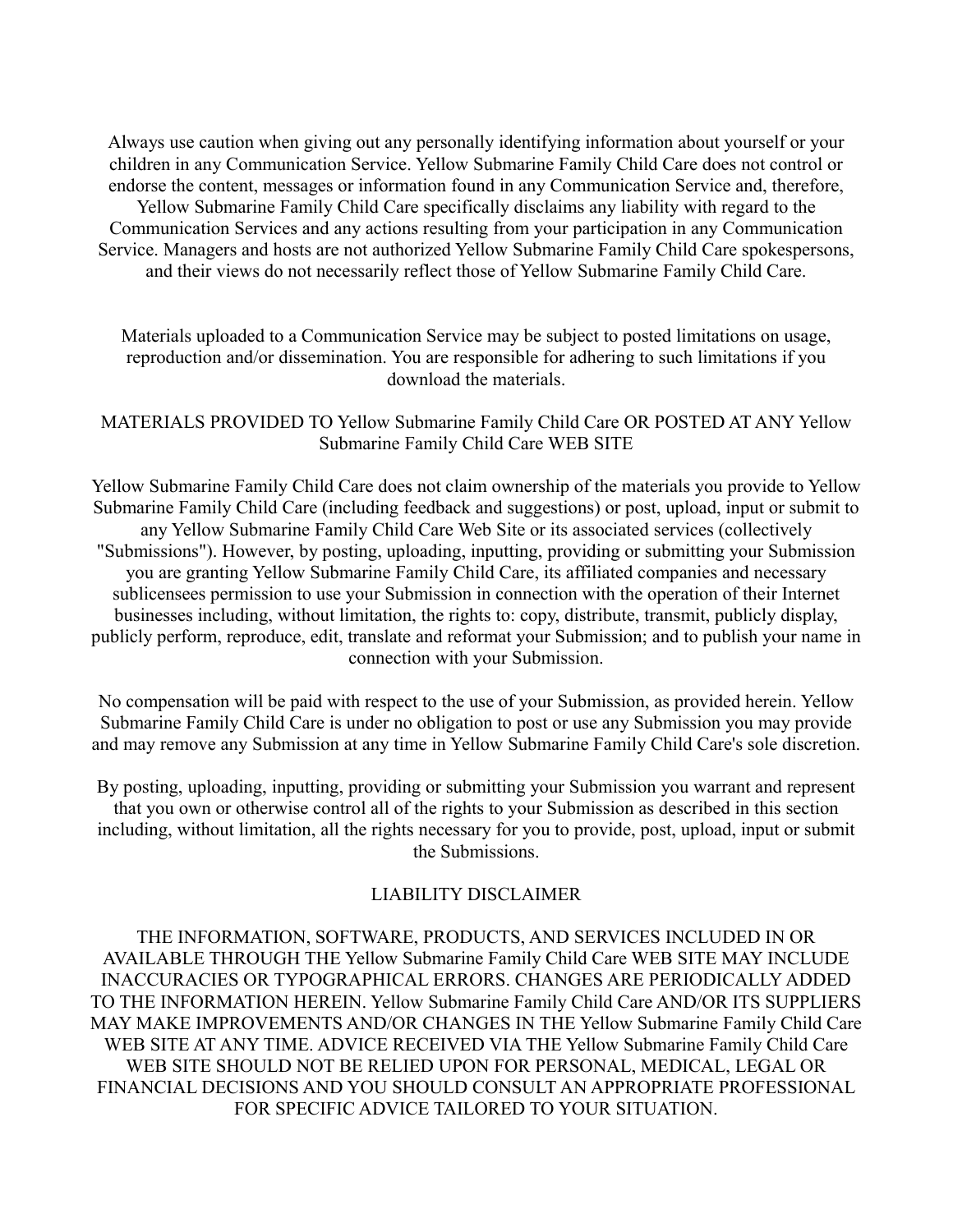Yellow Submarine Family Child Care AND/OR ITS SUPPLIERS MAKE NO REPRESENTATIONS ABOUT THE SUITABILITY, RELIABILITY, AVAILABILITY, TIMELINESS, AND ACCURACY OF THE INFORMATION, SOFTWARE, PRODUCTS, SERVICES AND RELATED GRAPHICS CONTAINED ON THE Yellow Submarine Family Child Care WEB SITE FOR ANY PURPOSE. TO THE MAXIMUM EXTENT PERMITTED BY APPLICABLE LAW, ALL SUCH INFORMATION, SOFTWARE, PRODUCTS, SERVICES AND RELATED GRAPHICS ARE PROVIDED "AS IS" WITHOUT WARRANTY OR CONDITION OF ANY KIND. Yellow Submarine Family Child Care AND/OR ITS SUPPLIERS HEREBY DISCLAIM ALL WARRANTIES AND CONDITIONS WITH REGARD TO THIS INFORMATION, SOFTWARE, PRODUCTS, SERVICES AND RELATED GRAPHICS, INCLUDING ALL IMPLIED WARRANTIES OR CONDITIONS OF MERCHANTABILITY, FITNESS FOR A PARTICULAR PURPOSE, TITLE AND NON-INFRINGEMENT.

TO THE MAXIMUM EXTENT PERMITTED BY APPLICABLE LAW, IN NO EVENT SHALL Yellow Submarine Family Child Care AND/OR ITS SUPPLIERS BE LIABLE FOR ANY DIRECT, INDIRECT, PUNITIVE, INCIDENTAL, SPECIAL, CONSEQUENTIAL DAMAGES OR ANY DAMAGES WHATSOEVER INCLUDING, WITHOUT LIMITATION, DAMAGES FOR LOSS OF USE, DATA OR PROFITS, ARISING OUT OF OR IN ANY WAY CONNECTED WITH

THE USE OR PERFORMANCE OF THE Yellow Submarine Family Child Care WEB SITE, WITH THE DELAY OR INABILITY TO USE THE Yellow Submarine Family Child Care WEB SITE OR RELATED SERVICES, THE PROVISION OF OR FAILURE TO PROVIDE SERVICES, OR FOR ANY INFORMATION, SOFTWARE, PRODUCTS, SERVICES AND RELATED GRAPHICS OBTAINED THROUGH THE Yellow Submarine Family Child Care WEB SITE, OR OTHERWISE ARISING OUT OF THE USE OF THE Yellow Submarine Family Child Care WEB SITE, WHETHER BASED ON CONTRACT, TORT, NEGLIGENCE, STRICT LIABILITY OR OTHERWISE, EVEN IF Yellow Submarine Family Child Care OR ANY OF ITS SUPPLIERS HAS BEEN ADVISED OF THE POSSIBILITY OF DAMAGES. BECAUSE SOME STATES/JURISDICTIONS DO NOT ALLOW THE EXCLUSION OR LIMITATION OF LIABILITY FOR CONSEQUENTIAL OR INCIDENTAL DAMAGES, THE ABOVE LIMITATION MAY NOT APPLY TO YOU. IF YOU ARE DISSATISFIED WITH ANY PORTION OF THE Yellow Submarine Family Child Care WEB SITE, OR WITH ANY OF THESE TERMS OF USE, YOUR SOLE AND EXCLUSIVE REMEDY IS TO DISCONTINUE USING THE Yellow Submarine Family Child Care WEB SITE.

SERVICE CONTACT : johannahknight@yahoo.ca

#### TERMINATION/ACCESS RESTRICTION

Yellow Submarine Family Child Care reserves the right, in its sole discretion, to terminate your access to the Yellow Submarine Family Child Care Web Site and the related services or any portion thereof at any time, without notice. GENERAL To the maximum extent permitted by law, this agreement is governed by the laws of the State of Washington, U.S.A. and you hereby consent to the exclusive jurisdiction and venue of courts in King County, Washington, U.S.A. in all disputes arising out of or relating to the use of the Yellow Submarine Family Child Care Web Site. Use of the Yellow Submarine Family Child Care Web Site is unauthorized in any jurisdiction that does not give effect to all provisions of these terms and conditions, including without limitation this paragraph. You agree that no